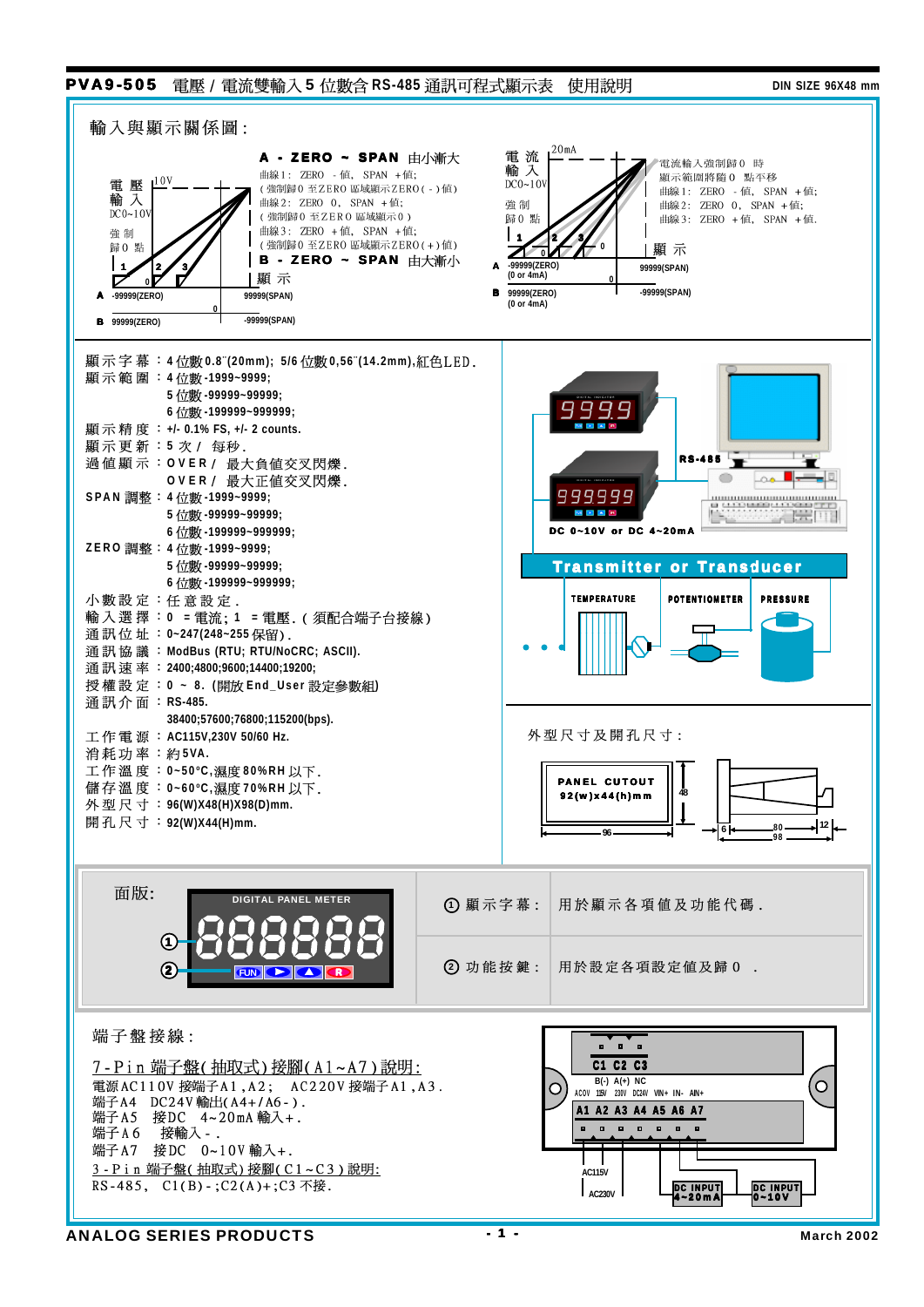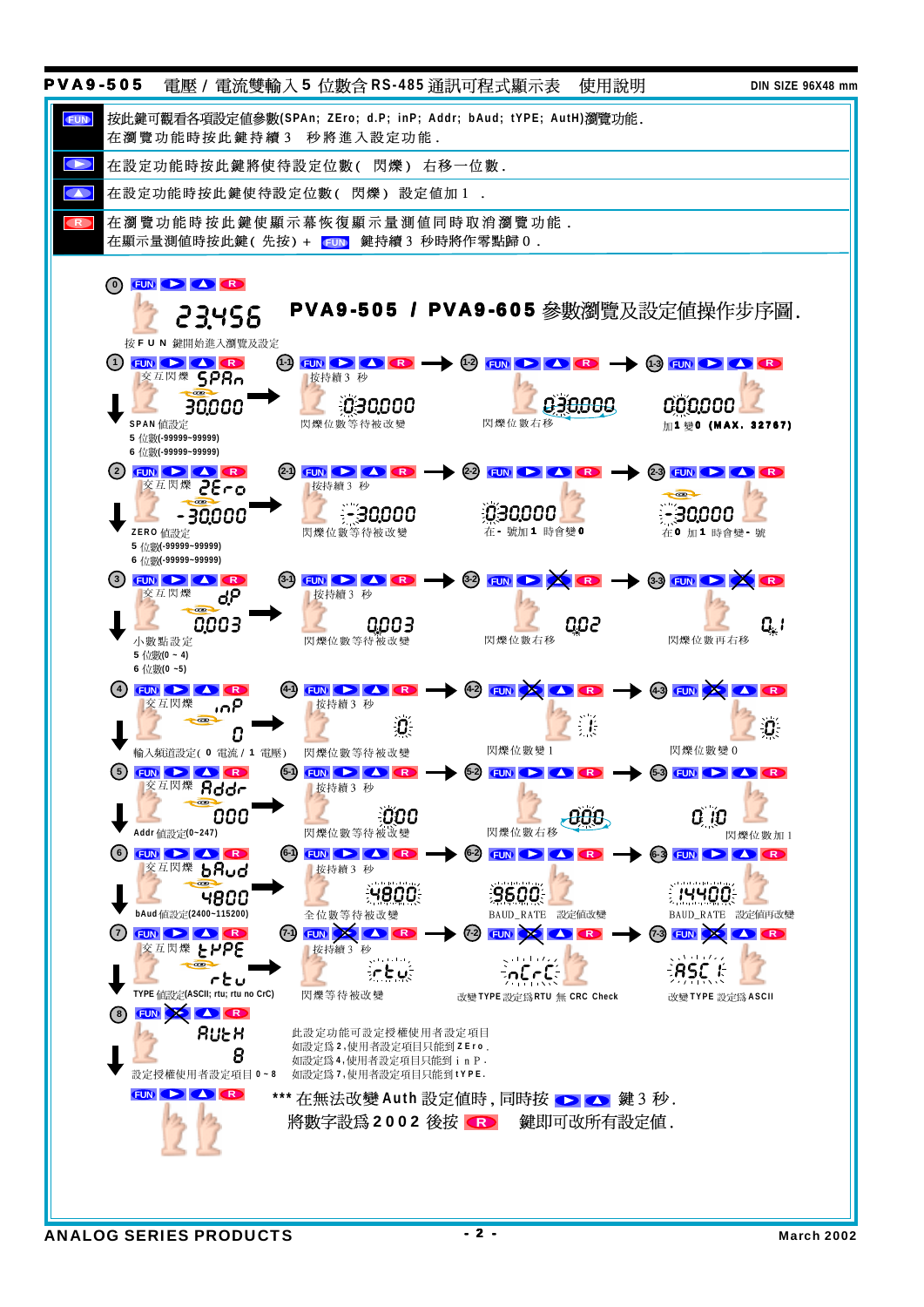## PVA9-505 電壓 / 電流雙輸入5 位數含 RS-485 通訊可程式顯示表 使用說明 DIN SIZE 96X48 mm

| <b>QUERY</b>                             | ModBus RTU Mode 通訊協定指令: |
|------------------------------------------|-------------------------|
| <b>Field Name</b>                        | Example                 |
|                                          | (Hex)                   |
| Header                                   |                         |
| <b>Slave Address</b>                     | 01                      |
| <b>Function</b>                          | 03                      |
| <b>Starting Address Hi</b>               | 00                      |
| <b>Starting Address Lo</b>               | 00                      |
| No. of Words Hi                          | 00                      |
| No. of Words Lo                          | 02                      |
| CRC Check Lo byte                        | C <sub>4</sub>          |
| CRC Check Hi byte                        | 0B                      |
| <b>RESPONSE</b><br><b>Field Name</b>     | Example<br>(Hex)        |
| Header<br><b>Slave Address</b>           | 01                      |
| <b>Function</b>                          | 03                      |
| <b>Byte Count</b>                        | 04                      |
| Data Word-0 Hi byte                      | 00                      |
| Data Word-0 Lo byte                      | 00                      |
|                                          |                         |
|                                          |                         |
| Data Word-1 Hi byte                      | 00                      |
| Data Word-1 Lo byte<br>CRC Check Lo byte | 02<br>F <sub>2</sub>    |



| 設定表之參數暫存器位址表: (R.= Read; W. = Write) |                |                      |                             |                                                                                 |  |
|--------------------------------------|----------------|----------------------|-----------------------------|---------------------------------------------------------------------------------|--|
| <b>Measurement</b>                   | Register(Long) | Register             | Value                       | Remark                                                                          |  |
| Decription                           | Address(Hex)   | Word                 |                             |                                                                                 |  |
| Real Data                            | 00 00          | $2(R. \text{ only})$ | 32 bits                     | Long Type, 4-Bytes                                                              |  |
| Display Data                         | 00 02          | $2(R. \text{ only})$ | 4位(-1999~9999)              | 5位(-99999~99999); 6位(-99999~99999).                                             |  |
| Span Adjust                          | 00 04          | $1(R. \text{ only})$ | 4位(-1999~9999)              | $5$ $\leftarrow$ (-99999~99999); 6 $\leftarrow$ (-99999~99999).                 |  |
| Zero Adjust                          | 00 06          | 2(R. / W.)           | 4位(-1999~9999)              | $5$ $\left(\frac{1}{12}$ (-99999~99999); 6 $\left(\frac{1}{12}$ (-99999~99999). |  |
| Decimal Set                          | 00 08          | 2(R. / W.)           | $0 - 3$ ; $0 - 4$ ; $0 - 5$ | $1 = x.x$ ; $2 = x.xx$ ; $3 = x.xxx$ ; $4 = x.xxxx$                             |  |
| <b>Input Select</b>                  | 000A           | 2(R. / W.)           | 0, 1                        | $0 = DC$ 4~20mA; 1= DC 0~10V.                                                   |  |
| <b>ID Address Set</b>                | 00 OC          | 2(R. / W.)           | $0 - 247$                   |                                                                                 |  |
| <b>Baud Rate Set</b>                 | 00 0E          | 2(R. / W.)           | $0 - 9$                     | $0=2400; 1=4800; 2=9600; 3=14400;$                                              |  |
|                                      |                | 2(R. / W.)           |                             | $4=19200; 5=28800; 6=38400;$                                                    |  |
|                                      |                |                      |                             | 7=57600; 8=76800; 9=115200 bps.                                                 |  |
| <b>Protocal Type</b>                 | 00 10          | 1(R. / W.)           | RTU; ASCII                  | RTU(0); RTU_no CRC Check(1); ASCII(2)                                           |  |
| Lo_Active_Sel                        | 00 12          | 1(R. / W.)           | 0, 1                        | $0 =$ Lo-Set point active always                                                |  |
| Authorlize                           | 0014           | 1(R. / W.)           | $0 - 19$                    |                                                                                 |  |

ANALOG SERIES PRODUCTS 43 - 3 - March 2002